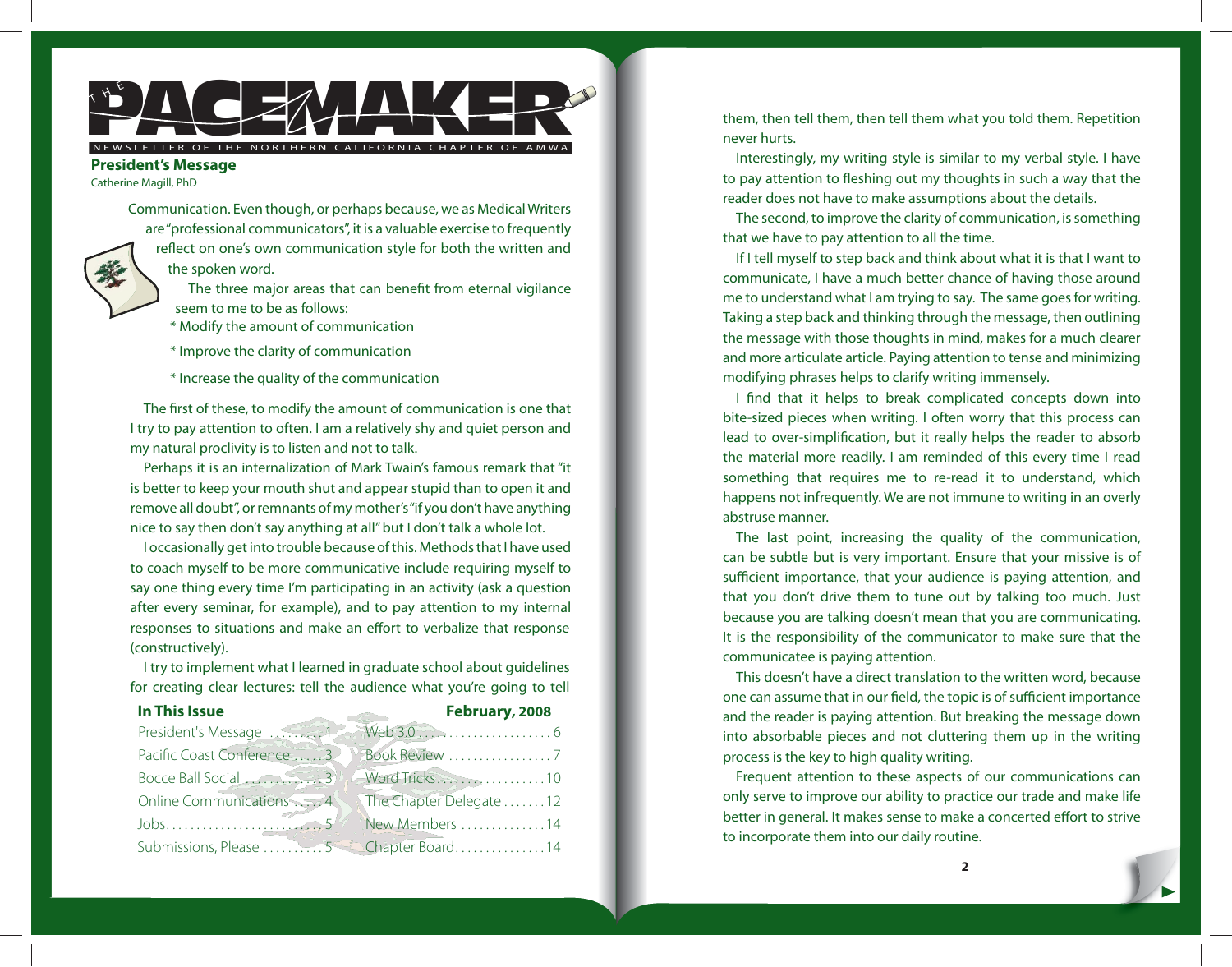## **Last chance to register for the Pacific Coast Conference at Asilomar!**

Don't miss your chance to attend one of the most memorable events AMWA has to offer, with its variety of workshops and open sessions, unique location, and the opportunity for in-depth networking. It is also the only event in California where you can take workshops for credit in AMWA's certificate programs, which offer extensive continuing education for professional communicators in the medical and allied scientific fields.

Conference registration closes February 25. There are still a few slots left in the Advanced workshop, Reporting Randomized Trials in Scientific Journals (ADV)[#719]. Course homework is due Feb. 29, so if you want to take it, be sure to register early enough to get the homework and complete it on time. The homework for core workshops is not due until March 14, but they often sell out, so sign up soon to ensure a slot.

For those who aren't taking a credit workshop (and even those who are), the conference also offers-at no extra charge--a keynote presentation on wilderness medicine and 8 other open sessions to teach you new skills, pique your interest, or scratch your intellectual itches. Visit [www.amwancal.](http://www.amwancal.org/pcc) [org/pcc](http://www.amwancal.org/pcc) to see the list of session titles and speakers; the brochure available for download on the site has more complete descriptions of each event.

Perhaps the best parts of the conference, though, are the less formal ones. Communal meals, plenty of socials, the silliness of the skit, the chance to stomp on the beach in search of bioluminescence-all become unforgettable experiences that can build networks, create friendships, and (not infrequently) lead to future work.

## **Bocce Ball Social**

#### Catherine Magill

A small group of NorCal AMWA members met on Saturday, January 26th for lunch and bocce ball at Campo di Bocce in Livermore and had a terrific time. Campo di Bocce is in a fairly rural part of Livermore and we had the good luck of having great weather that day (unexpectedly). The drive over from the Peninsula was absolutely beautiful.

We started with antipasto and a wonderful bruschetta, which was followed by a traditional Caesar salad. The main courses were Cappelini Pomodoro, with a light and almost greaseless "sauce" of tomatoes, garlic and basil, Fettucini Alfredo, which was so good that even though I could feel my arteries clogging up, I served myself seconds and then thirds, and Chicken Picatta, which smelled wonderfully lemony, but as a vegetarian

of which I did not partake - judging from the number of times the plate went around the table, it must have been delicious as well!

After the meal, it was time to adjourn to the indoor bocce court. Bocce involves the rolling of balls (bocce) down a long court with the goal of getting as close as possible to a small metallic ball (the pallino). The strategy involves both careful aim and precision throwing as well as knowing when and how to knock your opponent's balls away from the pallino.

First, we were given a short lesson on how to play bocce and then were cut loose. You can learn the game in ten minutes but it takes a lifetime to master.

The good news is that you can have a great time without much mastery at all. We played for about an hour and a half, during which time the green team slaughtered the red team, but no one really cared because a delicious assortment of Italian desserts and coffee had been served up next to the court. We all partook readily.

Too soon, the time ran out and we went our own merry ways, but during the meal and the game we all met new people and talked with each of them for a while. The result is several new people who I can contact when I am looking for work or have a vexing writing problem. A really good time was had by all - and boy did I not need dinner that night!

## **Optimizing Online Communications Tools for Biotech**

Business Wire and Zoomedia present a panel discussion featuring Jamie O'Donnell Co-Founder of SEO-PR and Joel Tesch Regional Sales Manager for Business Wire.

Topics include Google Universal and blended searches, the implications for life sciences corporate communications and incorporating the strongest search engine optimization tools into preparing press releases for the life sciences industry.

Join us on Tuesday March 4, 2007 from 5:00 pm to 7:00 pm at Monogram Biosciences Inc., 345 Oyster Point Blvd, South San Francisco, CA. This event is free for BayBio members and \$20 for non-members. Please RSVP to Maya Hovey [\(maya@baybio.](mailto: maya@baybio.org) [org\)](mailto: maya@baybio.org).

**3 4**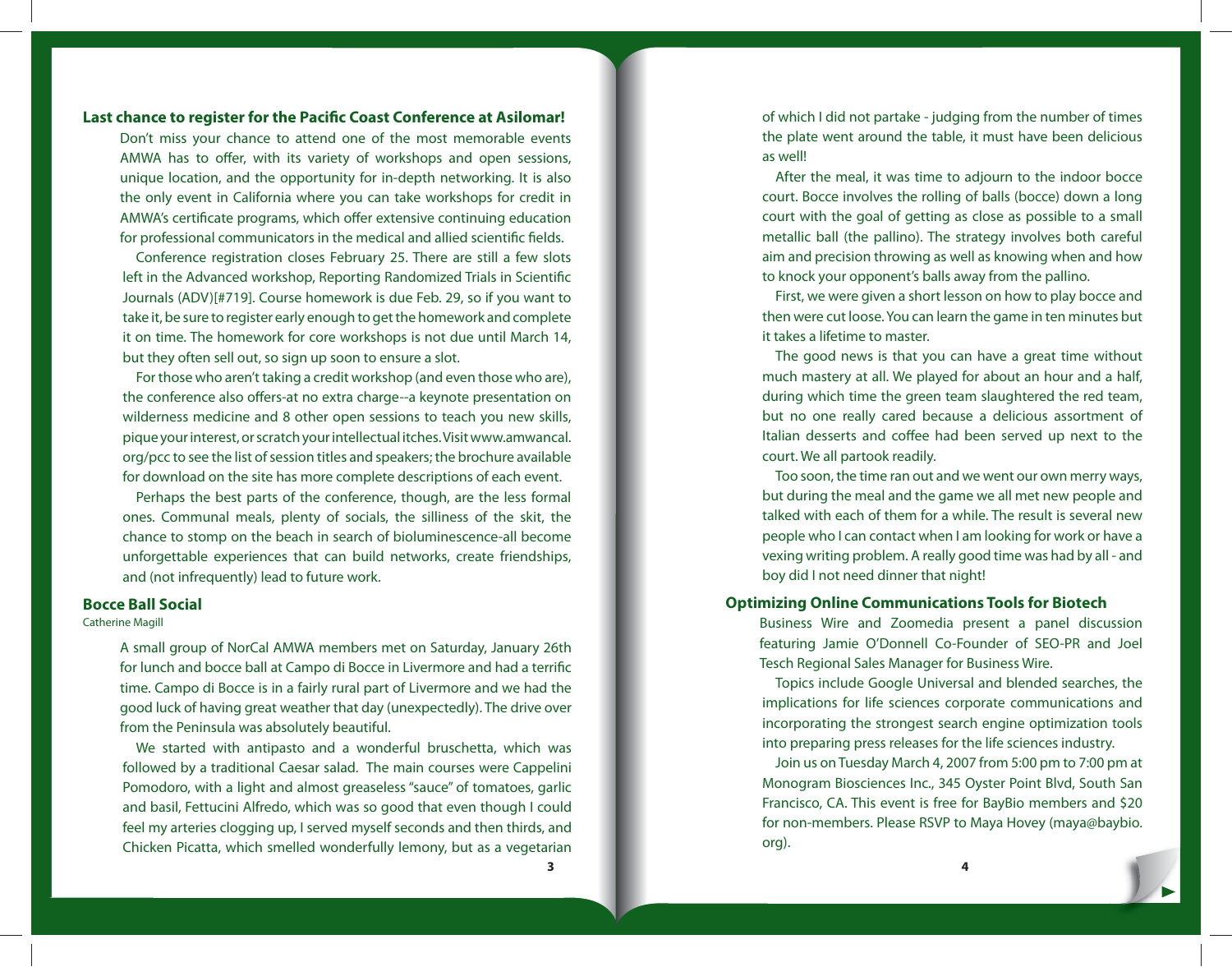## **Jobs! Jobs!**

# **California HealthCare Foundation Communications Officer, Better Chronic Disease Healthcare**

The California HealthCare Foundation (CHCF), an independent philanthropy committed to improving he way health care is delivered and financed in California, is looking for a communications officer.

The position is focused on improving healthcare for Californians with chronic disease. The Communications Officer will report to the Director of Publishing and Communications and will work directly with staff for the program area as well as have some Foundation-wide communications responsibilities. Primary respsonsibilities include: enhancing program work through greater efficiency and creativity; providing publications support; develop strategies and programs to reach and engage target audiences; and develop a strong media relations program.

Requriements include: a minimum of seven years experience in a communications-related field with a demonstrated knowledge of health, health policy and/or medicine/science subjects. Experience in communications strategy development and project and client management is required, contacts with key media and government policymakers is strongly preferred.

Contact jobs@chcf.org and refer to Job CO-CHF.

## **Call For Submissions: Prose and Poetry**

## A CONVERSATION BETWEEN PATIENTS AND THEIR CAREGIVERS

An anthology of creative writing pairing the work of patients with the work of doctors and nurses.

The first anthology of its kind....

Writing from patients will be juxtaposed with the writing of physicians and nurses.

Writing will be coupled by topic.

No topic will be limited or censored.

Editors: Dagan Coppock, MD, coeditor of the poetry anthology published by BOA, Body Language; Paula Zimlicki, editor of Poetic Medicine: A Journal of Healing

Submission Criteria:

Submit up to 5 pieces. Poems should be no more than one page. Prose should be no more than two pages, single spaced, 12-point font. E-mail submissions by May 1, 2008. Please send submissions as Word document attachments to: dcoppock@bidmc.harvard.edu or [paula@](mailto: paula@paulazimlicki.com) [paulazimlicki.com.](mailto: paula@paulazimlicki.com) Include the following in the text message: your name, address, telephone, e-mail address, and brief bio.

Participants will be informed by September 30, 2008 if their work has been selected.

## Web 3.0 for Medical Writers Genevive Bjorn

One way to get more mileage out of your medical writing is to better understand and share what you have. The next generation of internet, currently buzzing around the Bay Area and other tech strongholds, is Web 3.0. Visionaries like Nova Spivack at Twine.com think the future of the internet will be an intelligent web, a smart network that learns and understands what we do and will be able to connect the disparate threads of our digital lives. For medical writers, this may mean the social network timewasters of Web 2.0 like MySpace and Facebook could give way to meaningful connection timesavers like Freebase, Twine and Spock.

Certainly not all Web 2.0 applications are frivolous. The professional networking site LinkedIn.com is among the most useful for people wanting to expand their work sphere or contact sources for articles. A newer site, NotchUp.com, promises to pay already-employed professionals to interview for jobs they aren't looking for. The idea is that people who are good at what they do and are happy at their job are the most coveted employees. Web 2.0 has come along way from eBay and Amazon.

Web 3.0 is all about determining the meaning of text and then creating connections for users wherever they may be. For example, instead of typing an email to a colleague and looking up all the links and attachments, web 3.0 applications will know what the subject is and may suggest websites, books, documents, photos, videos and other references online or saved to the hard drive that may be relevant to the subject. It might be like having a really smart personal assistant that

**5 6**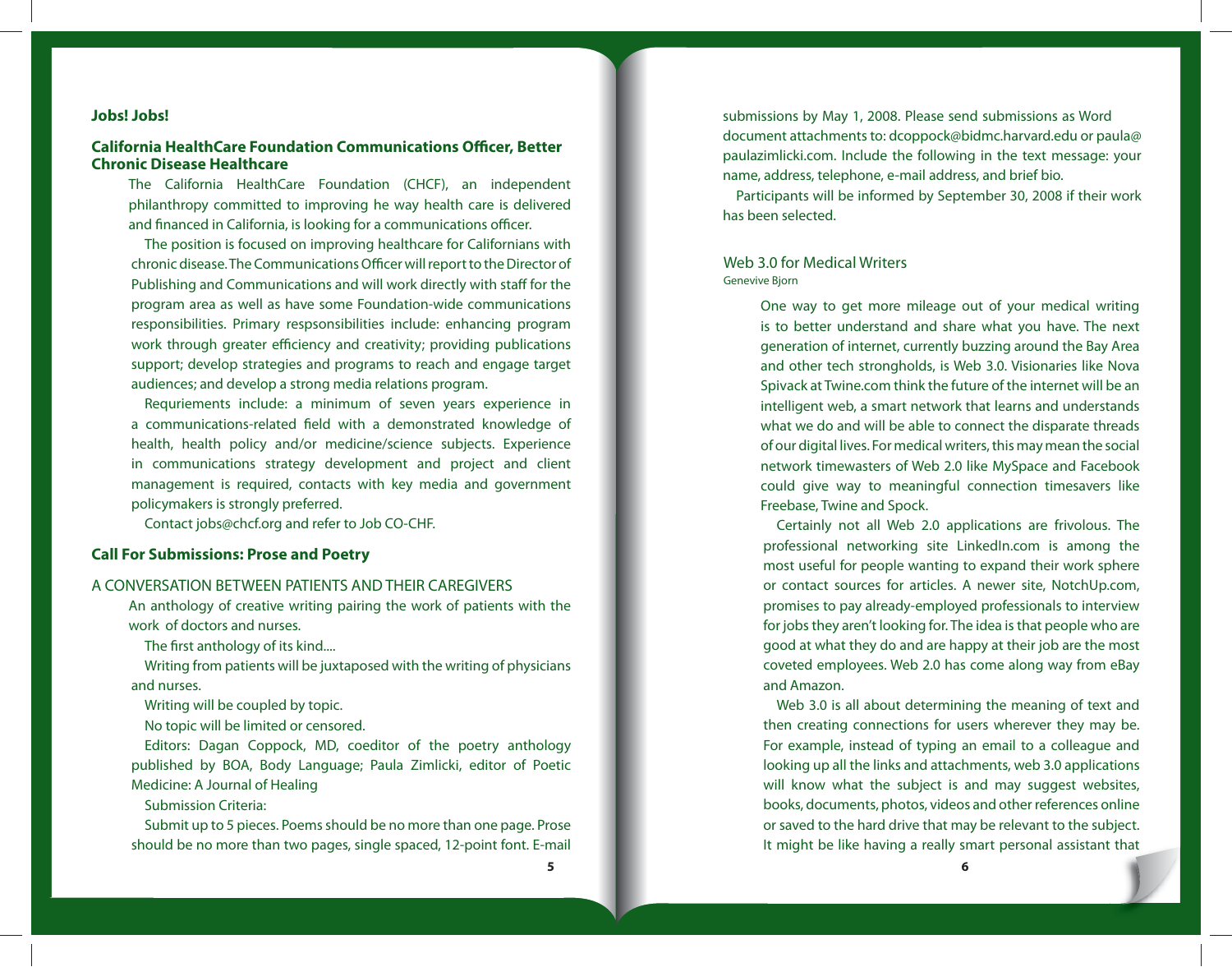never sleeps or takes vacation.

The intelligence of Web 3.0, or the "semantic web" as Spivack calls it, is based on a new kind of open web architecture that learns and processes language naturally, creating a more immersive and rich web experience-plenty of Google-killing potential. Web 1.0 was all about creating the basic platform of the back end. Web 2.0 has been about improving the front end user interface and connecting people to each other. Web 3.0 will also be about the back end, but this time with a focus on indexing and connecting the vast amounts of essential data that search engines like Google catalog. One example of Web 3.0 in action is natural language search where full questions can be answered, such as "Which drugs treat chronic disease?" The web will know that meglitinides are drugs and that diabetes is a chronic disease.

With this kind of meaningful connectivity, certain proprietary industries like pharmaceuticals, entertainment and energy could fear a negative impact to profits and resistjust like the music industry did with digital formats and online stores, a losing battle they are still fighting. Individual medical writers might feel overwhelmed by even more changes in web technology. We already have enough on our desks. But being able to sift through gigabytes of data more efficiently and put it to better use in day-to-day work is a major prize. As with every major cultural shift, there are winners and losers. Finding a way to embrace the emerging trends and make it work is key. Whatever the future of the web, it's not going away and its evolution has only just begun.

Genevive Bjorn is a freelance writer based on Maui, Hawaii. To learn more about her, visit her website at www.GeneviveBjorn.com or blog at http://gbjorn.wordpress.com

## **The Complete Guide to Medical Writing Mark C. Stuart, editor. London, UK: Pharmaceutical Press. 2007. 491p. \$39.95. ISBN: 978-0-85369-667-4**

Reviewed by Elizabeth H. Wood, MA, MSLS, AHIP, Portland, OR: [woode@easystreet.](mailto: woode@easystreet.com) [com](mailto: woode@easystreet.com)

J Med Libr Assoc. 2008 January; 96(1): 70. doi: 10.3163/1536-5050.96.1.70a.

Copyright (c) 2008, Authors.

This multiauthored work is from the Pharmaceutical Press (PhP), the publishing arm of the "Royal Pharmaceutical Society of Great Britain founded in 1841. The Society is the regulatory and professional body for pharmacists in England, Scotland and Wales. Its primary objective is to lead, regulate and develop the pharmacy profession" [1]. The book is indeed complete and speaks to novice writers or students who may be new to the health professions, as well as knowledgeable clinicians and researchers who need help compiling examination questions, writing press releases, or adding publications to their resumes.

The editor is clinical editor for BMJ Clinical Evidence, and the foreword is written by Julia Forjanic Klapproth, vice president of the European Medical Writers Association. Most of the more than twenty authors work in Britain, three are from Malta, one is Australian, and, finally, there is the Plain English Campaign. Nearly all are trained in some aspect of pharmaceutics, though they cover a wide range of topics. One is a qualified librarian. The authority of the PhP and the wide range of expertise and experience among the authors give the reader confidence.

The Complete Guide does not just discuss how to write. It describes every aspect of the medical literature and publishing world. The chapters are collected into six sections that discuss medical writing essentials, reviews and reports, medical journalism and mass media, medical writing in education, medical writing for medical professionals, and medical publishing. It appeals to medical novices who are called on to write but need a better understanding of medicine itself, as well as seasoned clinicians, academics, and researchers who need a better, deeper understanding of the types of writing.

The book is designed to be used as a textbook. Chapters provide summaries, bulleted lists of major points, questions and answers, and other material such as "Further Reading," "Useful Resources," "Glossary," and "Useful Websites." "Writing" is used loosely to include live presentations, radio programs, slide shows, advertising and posters, and online research.

Much of the advice is very practical (how to print and bind a thesis), and some is amusing (asking grandma to write down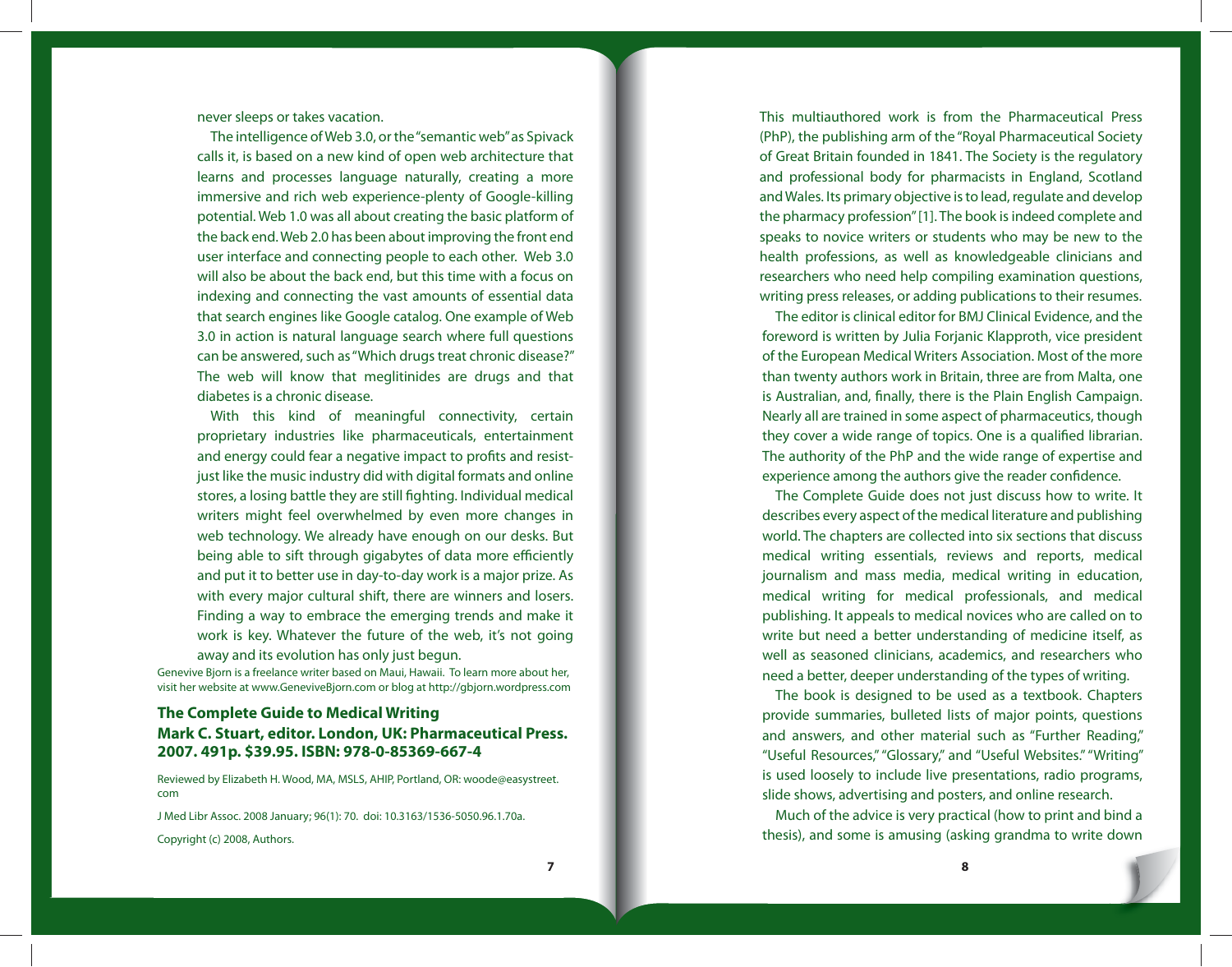her chocolate cake recipe), but the book is packed with facts and examples. Some of the "typical" document examples are British, but this does not detract from its usefulness.

Besides a thorough back-of-the-book index, the book has useful appendixes of "Common Medical Abbreviations," "Measurements," "Normal Values for Common Laboratory Tests," "Proof Correctional Marks," and "A to Z of Medical Terms in Plain English." This last contains many British spellings, but most readers should not find this a problem, especially because British journals and websites are widely read and used, and the few Greek diphthongs (oedema, gynaecology) are easily grasped.

The British origin of the publication, however, may be its only drawback. This will depend on how much the reader needs certain parts of the book. Discussion of ethics, copyright, style, appropriateness of audience, organization of content, various forums for one's efforts-all of these are universal and provide much interesting and useful background. However, if one is preparing a news item for release to the press, the sources on page 423 are of little use outside the United Kingdom. This may be minor compared to the otherwise excellent "Checklist for Writing Press Releases" and the thorough discussion of "Principles of Good Advertising" that begin chapter 12.

This reviewer expected considerable discussion of the professional literature, writing of theses, academic material, and similar and indeed was not disappointed. Highlights from the book, which rather surprised this reviewer in their novelty, included "Differences in Writing for Magazines and Newspapers" and "Important Points to Consider when Writing for the Lay Press" (pp. 156-) and "The Top 10 Web Design Mistakes of 2005" and "Writing Style for Websites" (pp. 416-).

Anyone involved in the health professions, whether readers or writers, will appreciate and enjoy this book. While not as much fun as Eats, Shoots and Leaves [2], it is easier to navigate than the excellent reference, The Chicago Manual of Style [3], and is a joy to read by any lover of language and its many applications.

### **REFERENCES**

1. Pharmaceutical Press [web document]. The Press. [3 Jul 2007]. <http://www.pharmpress.com>.

2. Truss L. Eats, shoots and leaves. Penguin Group, 2006.

3. University of Chicago Press Staff, ed. The Chicago manual of style. 15th ed. Chicago, IL: The University of Chicago Press, 2003.

## **When Styles Don't Stick**

#### Laura Singer, ELS

One of the most frustrating situations I've encountered with Word is when I try to apply a style but it doesn't "stick." One common approach to dealing with this situation is to reapply the style, hoping that the second (or third or fourth) time you do so, Word will start behaving the way it's supposed to.

As you probably know from personal experience, that approach doesn't work. Here are two ways that do: Clear the Mind

If a style doesn't stick after you've made extensive changes, try this in Word 2002 and later:

1. Highlight the problematic text (the way you normally do when applying any style).

2. Go to the Task Pane (use the Formatting Palette if you're working on a Mac).

3. Scroll to the top of the Style list.

4. Select Clear Formatting, the topmost option on the Style list. The highlighted text changes to the Normal style.

5. Highlight the text and apply the desired style.

This method works because Word keeps track of every change you make until you invoke the Save As command.

If you've made extensive changes, Word gets overloaded, throws up its little hands and says "Enough already! I'm so confused; what do you want me to do?" (Forgive the anthropomorphism.)

 When you use Clear Formatting, you're essentially telling Word, "Forget all the style changes I told you to make. Clear your mind and let's start fresh."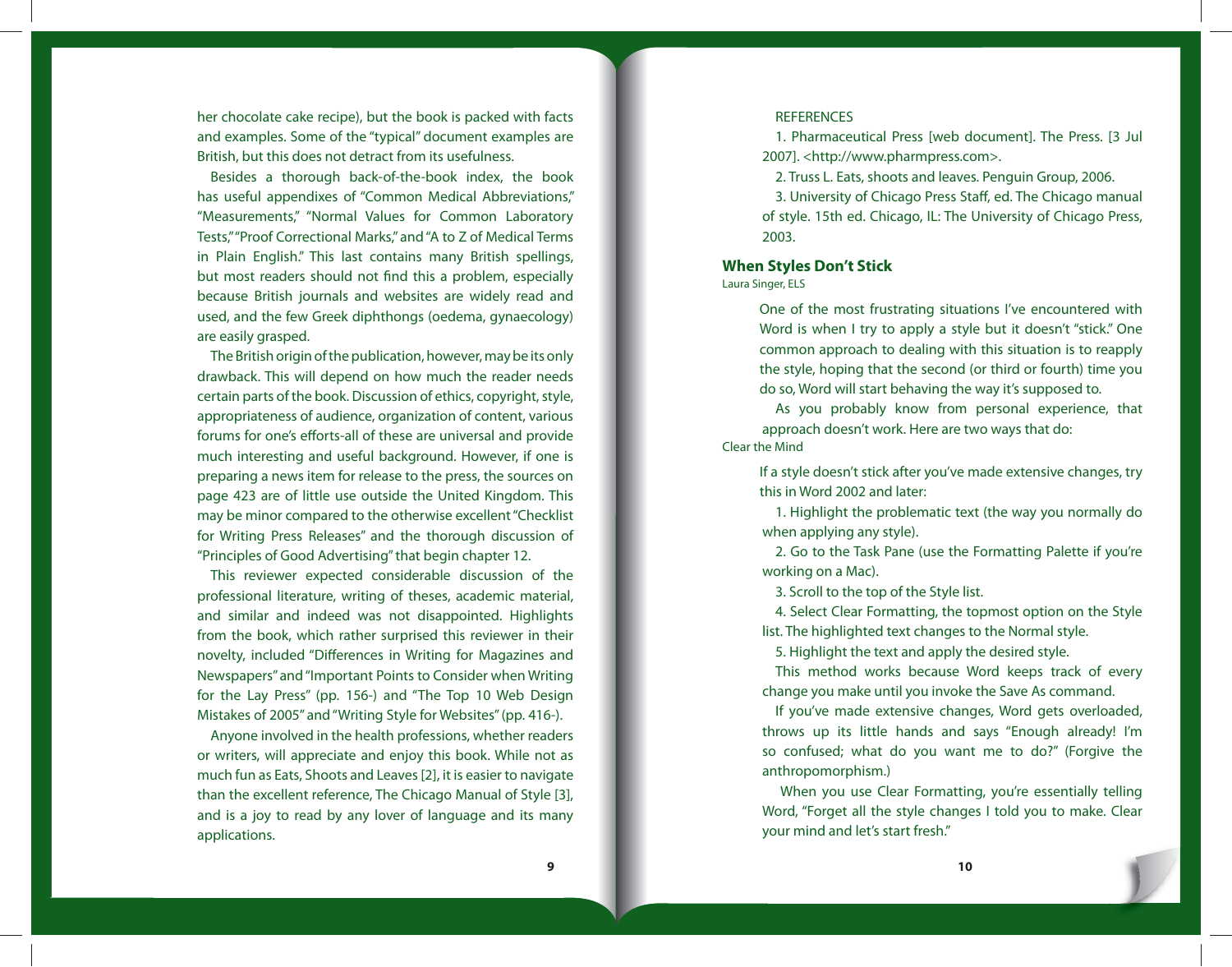#### Hidden in the Pilcrow

If you've worked with bulleted or numbered lists and changed their formatting, you might have encountered a situation in which the text changed to the new formatting while the bullet or number kept the old formatting. For example:

a. This line is highlighted in green.

b. When I removed the green highlight, the letter b retained the highlight.

c. I removed the highlight from the line and from the letter c.

Here's the secret: Formatting for the automatically generated characters (i.e., the numbers and bullets) is in the paragraph marker (¶). What caused the difference in formatting between items b and c in the example above is that when I highlighted item b, I highlighted the text up to and including the period, but not the paragraph marker; when I highlighted item c, I highlighted both the text and the paragraph marker.

#### Fake text

If you need to generate fake text to test a layout or determine how many characters will fit in a text box, you can quickly generate multiple paragraphs by typing =rand() and then hitting Return. When you do so, those seven characters are replaced with this:

The quick brown fox jumps over the lazy dog. The quick brown fox jumps over the lazy dog. The quick brown fox jumps over the lazy dog. The quick brown fox jumps over the lazy dog. The quick brown fox jumps over the lazy dog.

The quick brown fox jumps over the lazy dog. The quick brown fox jumps over the lazy dog. The quick brown fox jumps over the lazy dog. The quick brown fox jumps over the lazy dog. The quick brown fox jumps over the lazy dog.

The quick brown fox jumps over the lazy dog. The quick brown fox jumps over the lazy dog. The quick brown fox jumps over the lazy dog. The quick brown fox jumps over the lazy dog. The quick brown fox jumps over the lazy dog.

The quick brown fox jumps over the lazy dog. The quick brown fox jumps over the lazy dog.

#### **The Role of the Chapter Delegate**

Naomi Ruff, updated by Catherine Magill

We (Naomi and Catherine) have each had the privilege of serving as the Northern California Chapter Delegate to the National AMWA Board of Director's meeting .

Did you find yourself asking, "Serving as the whaty what?" You're not alone.

To explain what the chapter delegate does, I first have to describe the administrative structure of AMWA. Knowing how things work, you can help to ensure that AMWA meets your needs in the future.

Members join AMWA through the National organization and are automatically placed into chapters based on their geographic location. Each chapter has a Chapter Board that organizes local meetings, produces newsletters such as this one, and may provide other services such as distributing job ads or holding local conferences. Each Chapter Board must have a President, Vice President (President-elect), Secretary, and Treasurer. Our chapter has added a Membership Liaison, Programs Chair, and Newsletter Editor as chapter officers. All of these positions are held by volunteers, who are compensed only in fame, glory, a line in their resume, and the sense of having helped fellow medical writers.

AMWA National has a similar panel of officers, including President, President-elect, Secretary, Treasurer, and Immediate Past President. The Executive Committee (EC), is made up of the "Administrator" of each department, such as Budget and Finance, Annual Conference, Education, and so on (see www. amwa.org for more information on the departments), as well as members-at-large. The body that sets overall policy for AMWA is the Board of Directors (BOD), which includes the officers, EC, and chapter delegates. As at the chapter level, the National officers and administrators are all volunteers. AMWA also has a small paid staff at headquarters in Maryland.

In some chapters, Chapter Delegate is a distinct position. In ours, the President has "first dibs" on serving.

According to our Chapter By-Laws, one of the President's